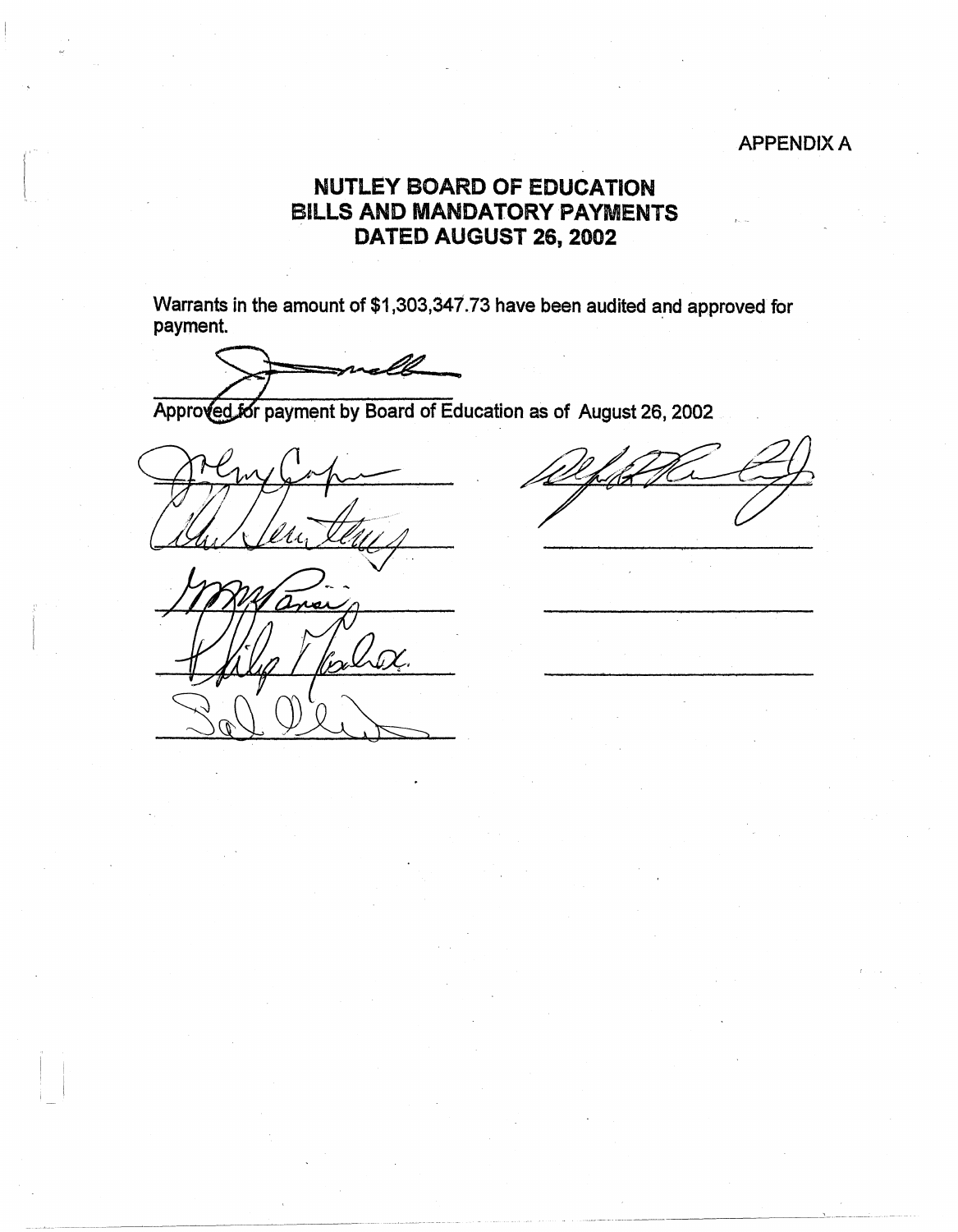$\mathbf{I}$ 

# Check journal **Nutley Board of Education**<br>Rec and Unrec checks Hand and Machine checks **Page 1 of 7**

Rec and Machine checks **Hand and Machine checks Accord 2012** 10:00 12:00 12:00 12:00 12:00 12:00 12:00 12:00 12:00 12:00 12:00 12:00 12:00 12:00 12:00 12:00 12:00 12:00 12:00 12:00 12:00 12:00 12:00 12:00 12:00 12:00 12:

| <b>Cknum</b> | Date     | Rec date | <b>Vcode</b>     | <b>Vendor name</b>                            | <b>Check amount</b> |
|--------------|----------|----------|------------------|-----------------------------------------------|---------------------|
| 050593 H     | 07/23/02 |          | <b>IHS</b>       | INTERNATIONAL HEALTHCARE SERVICES             | \$252.41            |
| 050594 H     | 07/23/02 |          | <b>UPS</b>       | <b>UNITED PARCEL SERVICE</b>                  | \$9.31              |
| 050595 H     | 07/23/02 |          | <b>CWB</b>       | <b>BOLLINGER FOWLER</b>                       | \$29,832.20         |
| 050596 H     | 07/24/02 |          | FFB <sub>2</sub> | <b>FIRST UNION BANK</b>                       | \$1,900.00          |
| 050597 H     | 07/25/02 |          | <b>PAY</b>       | <b>B.O.E. SALARY ACCOUNT</b>                  | \$242,348.32        |
| 050598 H     | 07/25/02 |          |                  | <b>BOES BOARD OF EDUCATION SALARY ACCOUNT</b> | \$14,924.40         |
| 050599 H     | 07/25/02 |          | <b>PAY</b>       | <b>B.O.E. SALARY ACCOUNT</b>                  | \$3,691.50          |
| 050600 H     | 07/31/02 |          | <b>BSI2</b>      | <b>BENECARD SERVICES, INC.</b>                | \$13,860.00         |
| 050601 H     | 08/01/02 |          | <b>NJN1</b>      | <b>NORTH JERSEY MEDIA GROUP INC.</b>          | \$105.00            |
| 050603 H     | 08/01/02 |          | EZP2             | <b>E-Z PASS</b>                               | \$1,000.00          |
| 050604 H     | 08/01/02 | 08/01/02 | <b>ESC</b>       | <b>ESSEX COUNTY BOARD OF ELECTIONS</b>        | \$0.00              |
| 050605 H     | 08/02/02 |          |                  | <b>LMC3 MCCABE; LISA</b>                      | \$300.00            |
| 050606 H     | 08/01/02 |          | <b>COE</b>       | <b>COUNTY OF ESSEX</b>                        | \$95.00             |
| 050607 H     | 08/07/02 |          |                  | SNJH STATE OF NJ HEALTH BENEFITS FUND         | \$268,995.66        |
| 050608 H     | 08/09/02 |          | <b>PAY</b>       | <b>B.O.E. SALARY ACCOUNT</b>                  | \$214,576.22        |
| 050609 H     | 08/09/02 |          |                  | BOES BOARD OF EDUCATION SALARY ACCOUNT        | \$13,095.98         |
| 050610 H     | 08/09/02 |          |                  | BOES BOARD OF EDUCATION SALARY ACCOUNT        | \$3,089.53          |
| 050611 H     | 08/12/02 |          |                  | SSPC SPECIAL SERVICES PETTY CASH ACCOUNT      | \$100.00            |
| 050612 H     | 08/12/02 |          |                  | FSPC FRANKLIN SCHOOL PETTY CASH ACCOUNT       | \$150.00            |
| 050613 H     | 08/12/02 |          |                  | NHSP NUTLEY HIGH SCHOOL PETTY CASH ACCOUNT    | \$200.00            |
| 050614 H     | 08/12/02 |          |                  | BOEP BOARD OF EDUCATION PETTY CASH ACCOUNT    | \$200.00            |
| 050615 H     | 08/12/02 |          |                  | BOET BOE TRANSPORTATION PETTY CASH ACCOUN'    | \$150.00            |
| 050616 H     | 08/12/02 |          |                  | NBED NUTLEY BOE EXTENDED DAY PROGRAM          | \$100.00            |
| 050617       | 08/16/02 |          | PD4              | PETE'S DELI                                   | \$440.59            |
| 050618       | 08/16/02 |          |                  | SOD2 SUPERINTENDENT OF DOCUMENTS              | \$225.00            |
| 050876       | 08/26/02 |          |                  | ASSO ASSOCIATED PRODUCTS CO.                  | \$2,600.00          |
| 050877       | 08/26/02 |          |                  | <b>CAN1 CANON BUSINESS SOLUTIONS</b>          | \$3,277.25          |
| 050878       | 08/26/02 |          |                  | <b>GDW1 CDW GOVERNMENT INC.</b>               | \$374.52            |
| 050879       | 08/26/02 |          |                  | <b>CLAS CLASSICAL ACADEMY CHARTER SCHOOL</b>  | \$856.00            |
| 050880       | 08/26/02 |          | LIH              | <b>HEREDIA; LINA</b>                          | \$200.00            |
| 050881       | 08/26/02 |          | HJ               | HERFF JONES INC.                              | \$981.22            |
| 050882       | 08/26/02 |          |                  | JOST JOSTEN'S INC.                            | \$3,264.06          |
| 050883       | 08/26/02 |          |                  | <b>KBOE KEARNY BOARD OF EDUCATION</b>         | \$3,246.03          |
| 050884       | 08/26/02 |          | SN4              | <b>NERI; SUSAN</b>                            | \$450.00            |
| 050885       | 08/26/02 |          | PDI              | <b>PANASONIC DOCUMENT IMAGING.</b>            | \$69.41             |
| 50886        | 08/26/02 |          | PT               | <b>PRINTING TECHNIQUES</b>                    | \$55.00             |
| 50887        | 08/26/02 |          | RR <sub>2</sub>  | <b>RIZZUTO; ROSANN</b>                        | \$450.00            |
| 050888       | 08/26/02 |          | <b>STC</b>       | <b>SCAN-TRON CORPORATION</b>                  | \$821.57            |
| 050889       | 08/26/02 |          |                  | TSOF TANNER SCHOOL & OFFICE FURNITURE         | \$5,949.50          |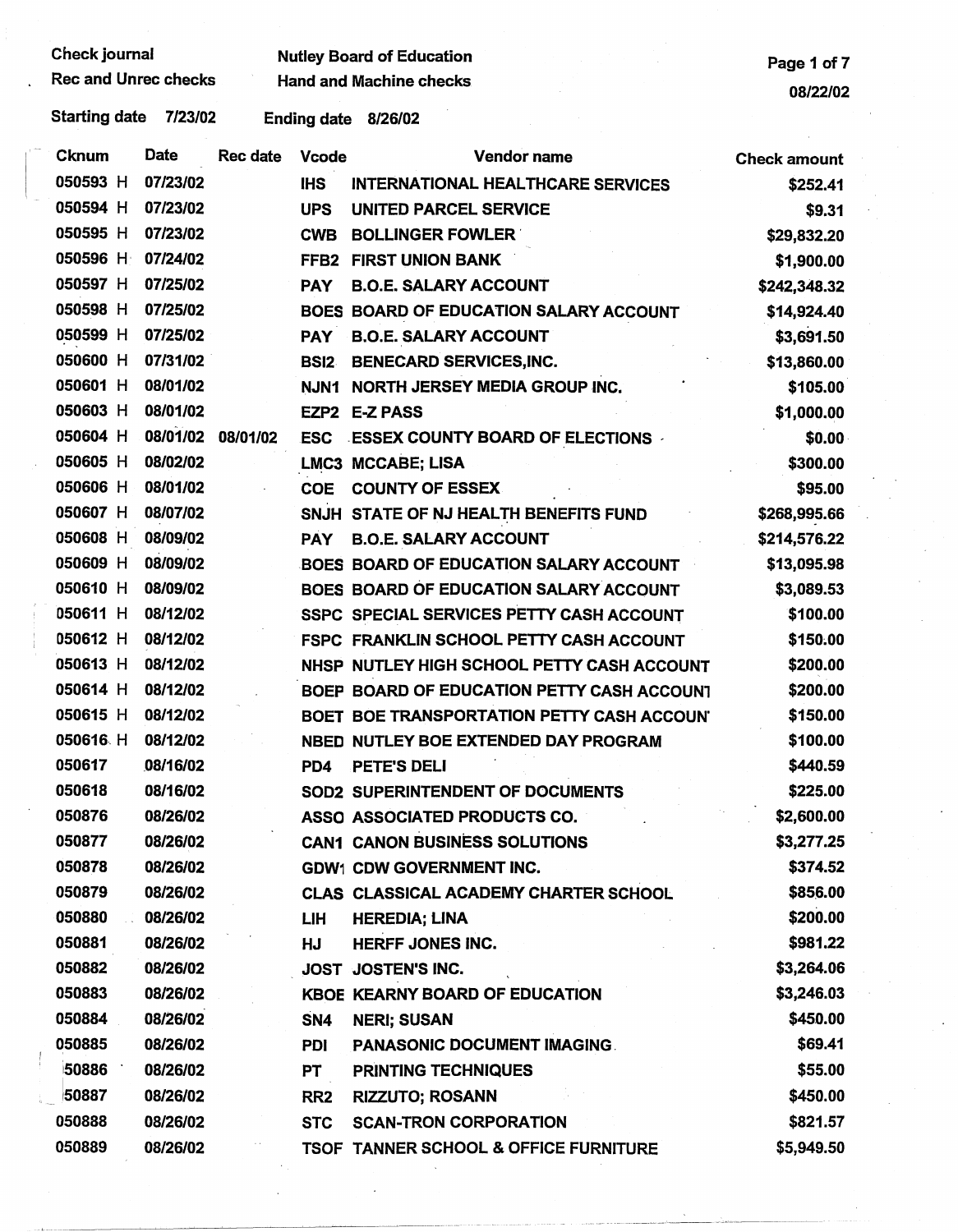| Check journal        | <b>Nutley Board of Education</b> | Page 2 of 7 |
|----------------------|----------------------------------|-------------|
| Rec and Unrec checks | <b>Hand and Machine checks</b>   | $-0.0000$   |

I

| <b>Cknum</b> | Date     | <b>Rec date</b> | <b>Vcode</b>    | <b>Vendor name</b>                              | <b>Check amount</b> |  |
|--------------|----------|-----------------|-----------------|-------------------------------------------------|---------------------|--|
| 050890       | 08/26/02 |                 | <b>BA</b>       | <b>VERIZON</b>                                  | \$300.00            |  |
| 050891       | 08/26/02 |                 |                 | <b>VOIC VOICESTREAM WIRELESS</b>                | \$40.35             |  |
| 050892       | 08/26/02 |                 |                 | WELL WELLNESS & REHABILITATION SERVICES.INC.    | \$935.00            |  |
| 050893       | 08/26/02 |                 |                 | ABSO ABSOLUTE FIRE PROTECTION                   | \$205.00            |  |
| 050894       | 08/26/02 |                 | <b>ADV</b>      | <b>ADVANTA</b>                                  | \$98.10             |  |
| 050895       | 08/26/02 |                 | <b>AIRB</b>     | <b>AIRBORNE EXPRESS</b>                         | \$13.77             |  |
| 050896       | 08/26/02 |                 | AS6             | <b>ALLEGRO SCHOOL</b>                           | \$18,060.00         |  |
| 050897       | 08/26/02 |                 | <b>AFC</b>      | <b>ALLIED FILTER COMPANY</b>                    | \$1,492.00          |  |
| 050898       | 08/26/02 |                 |                 | AMBF AMBROSE; JENNIFER                          | \$450.00            |  |
| 050899       | 08/26/02 |                 | <b>AME</b>      | <b>AMERADA HESS</b>                             | \$582.80            |  |
| 050900       | 08/26/02 |                 |                 | <b>AGS AMERICAN GUIDANCE SERVICE</b>            | \$969.43            |  |
| 050901       | 08/26/02 |                 | AC <sub>3</sub> | APPLE COMPUTER, INC.                            | \$15,959.95         |  |
| 050902       | 08/26/02 |                 |                 | <b>ARCH ARCH WIRELESS</b>                       | \$179.56            |  |
| 050903       | 08/26/02 |                 | <b>ASP</b>      | <b>ASPEN PUBLISHERS INC</b>                     | \$192.78            |  |
| 050904       | 08/26/02 |                 |                 | ASSO ASSOCIATED PRODUCTS CO.                    | \$4,385.00          |  |
| 050905       | 08/26/02 |                 | <b>AFS</b>      | <b>ASTONE FLEET SERVICE</b>                     | \$2,726.03          |  |
| 050906       | 08/26/02 |                 | <b>ATT</b>      | <b>AT&amp;T</b>                                 | \$283.87            |  |
| 050907       | 08/26/02 |                 |                 | ATRA ATRA JANITORIAL SUPPLY CO INC              | \$4,404.15          |  |
| 050908       | 08/26/02 |                 | <b>BT</b>       | <b>BAKER &amp; TAYLOR</b>                       | \$45.47             |  |
| 050909       | 08/26/02 |                 |                 | <b>BANN BANNISTER COMPANY</b>                   | \$34.80             |  |
| 050910       | 08/26/02 |                 | BT <sub>2</sub> | <b>BARONE'S TOWING</b>                          | \$100.00            |  |
| 050911       | 08/26/02 |                 |                 | BSCO BELLEVILLE SUPPLY CO., INC.                | \$169.91            |  |
| 050912       | 08/26/02 |                 | <b>BPS</b>      | BELLRIDGE PLUMBING SUPPLY CORPORATION           | \$2,548.43          |  |
| 050913       | 08/26/02 |                 |                 | <b>BCCD BERGEN CENTER FOR CHILD DEVELOPMENT</b> | \$6,937.98          |  |
| 050914       | 08/26/02 |                 |                 | BLFM BLOOMFIELD ELECTRICAL CO.                  | \$129.37            |  |
| 050915       | 08/26/02 |                 | <b>LGB</b>      | <b>BOCK; LINDA G.</b>                           | \$90.00             |  |
| 050916       | 08/26/02 |                 | BPI3            | <b>BROWNSTONE PUBLISHERS, INC</b>               | \$255.00            |  |
| 050917       | 08/26/02 |                 |                 | <b>CABL CABLEVISION LIGHTPATH INC</b>           | \$6,160.00          |  |
| 050918       | 08/26/02 |                 | CA <sub>3</sub> | <b>CANTER &amp; ASSOCIATES</b>                  | \$70.09             |  |
| 050919       | 08/26/02 |                 |                 | CAPP CAPPELLO; JOSEPH                           | \$450.00            |  |
| 050920       | 08/26/02 |                 |                 | <b>CARC CAROLLO; ANNEMARIE</b>                  | \$450.00            |  |
| 050921       | 08/26/02 |                 |                 | <b>CASA CASALE; SUSAN</b>                       | \$450.00            |  |
| 050922       | 08/26/02 |                 | <b>CPC</b>      | <b>CENTRAL-LEWMAR PAPER</b>                     | \$3,608.70          |  |
| 050923       | 08/26/02 |                 | CP <sub>1</sub> | CEREBRAL PALSY ASSOC MIDDLESEX COUNTY           | \$12,696.00         |  |
| 050924       | 08/26/02 |                 |                 | CPNJ CEREBRAL PALSY OF NORTH JERSEY             | \$6,290.46          |  |
| 050925       | 08/26/02 |                 |                 | <b>CERN CERNIGLIA; KELLY</b>                    | \$450.00            |  |
| 050926       | 08/26/02 |                 | <b>CHE</b>      | <b>CHERENSON GROUP</b>                          | \$2,225.52          |  |
| 050927       | 08/26/02 |                 |                 | <b>CC15 CHILDREN'S CENTER</b>                   | \$6,215.70          |  |
| 050928       | 08/26/02 |                 | C <sub>12</sub> | <b>CHILDRENS INSTITUTE</b>                      | \$11,340.00         |  |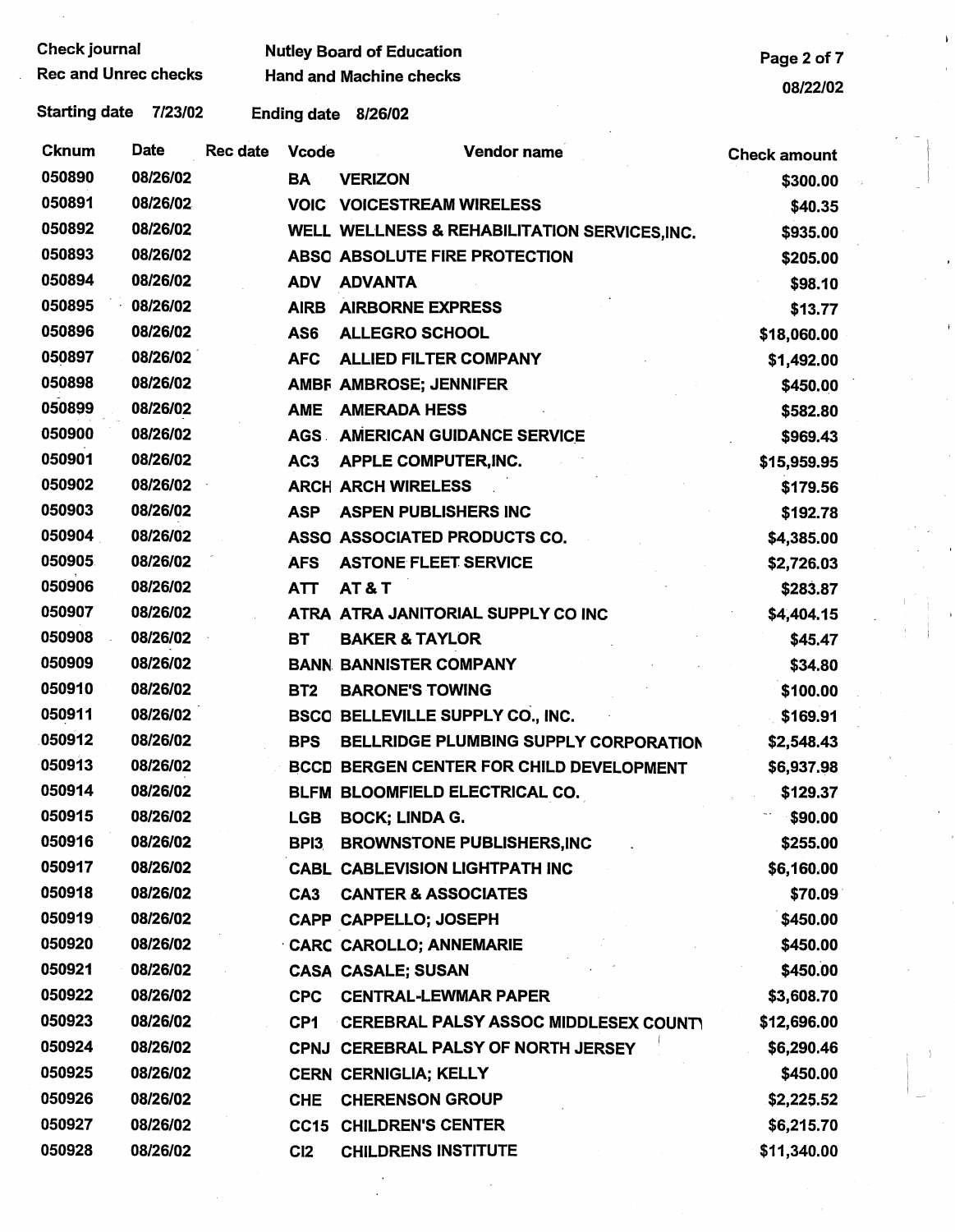Check journal **Check in the Check in the Check of Education**<br>Rec and Unrec checks **Page 3 of 7**<br>Page 3 of 7 **Hand and Machine checks** 

08/22/02

 $\ddot{\phantom{1}}$ 

| Cknum         | Date     | Rec date | <b>Vcode</b>     | <b>Vendor name</b>                                | <b>Check amount</b> |
|---------------|----------|----------|------------------|---------------------------------------------------|---------------------|
| 050929        | 08/26/02 |          | <b>COL</b>       | <b>COLANERI BROS.</b>                             | \$212.50            |
| 050930        | 08/26/02 |          | CB9              | <b>COLLEGE BOARD PUBLICATIONS</b>                 | \$260.32            |
| 050931        | 08/26/02 |          |                  | CMHS COMMUNITY MENTAL HEALTH SERVICES             | \$10,897.64         |
| 050932        | 08/26/02 |          |                  | <b>CONS CONSIDINE; MARIA</b>                      | \$450.00            |
| 050933        | 08/26/02 |          | CG               | <b>CONTEMPORARY GLASS</b>                         | \$10.00             |
| 050934        | 08/26/02 |          | <b>DSR</b>       | <b>D &amp; S RESTORATION, INC.</b>                | \$4,900.00          |
| 050935        | 08/26/02 |          |                  | <b>DACC DASHCO</b>                                | \$1,022.98          |
| 050936        | 08/26/02 |          |                  | DAY1 DAY-TIMERS, INC.                             | \$19.89             |
| 050937        | 08/26/02 |          | DP <sub>1</sub>  | <b>DELGEN PRESS</b>                               | \$69.00             |
| 050938        | 08/26/02 |          | MD3              | <b>DIVINS; MARIA</b>                              | \$1,350.00          |
| 050939        | 08/26/02 |          |                  | DDDC DOUGLASS DEVELOPMENT DISABILITIES CNTR       | \$14,438.40         |
| 050940        | 08/26/02 |          | <b>DUP</b>       | <b>DUPLITRON, INC.</b>                            | \$9,654.75          |
| 050941        | 08/26/02 |          | EAI <sub>2</sub> | <b>EAI EDUCATION</b>                              | \$453.00            |
| 050942        | 08/26/02 |          |                  | <b>EMDS EAST MOUNTAIN DAY SCHOOL</b>              | \$1,844.73          |
| 050943        | 08/26/02 |          |                  | <b>ECLC ECLC OF NEW JERSEY</b>                    | \$2,830.60          |
| 050944        | 08/26/02 |          |                  | EFRC EDUCATION FUNDING RESEARCH COUNCIL           | \$317.00            |
| 050945        | 08/26/02 |          |                  | <b>EDNE EDUCATION NETWORK</b>                     | \$509.50            |
| 050946        | 08/26/02 |          | <b>EPS</b>       | <b>EDUCATORS PUPLISHING SERVICES, INC.</b>        | \$219.07            |
| 050947        | 08/26/02 |          | EA               | <b>ENERGY FOR AMERICA</b>                         | \$3,859.00          |
| 050948        | 08/26/02 |          | <b>ENVI</b>      | <b>ENVIROCON, LLC.</b>                            | \$588.00            |
| 050949        | 08/26/02 |          |                  | ECDP ESSEX COUNTY DEPT.OF PARKS, RECREATION       | \$860.00            |
| 050950        | 08/26/02 |          |                  | <b>ECSB ESSEX COUNTY SCHOOL BOARDS ASSOCIATIC</b> | \$200.00            |
| 050951        | 08/26/02 |          |                  | <b>ECS1 EXECUTIVE COFFEE SERVICE INC.</b>         | \$112.92            |
| 050952        | 08/26/02 |          |                  | <b>FAST FAST SIGNS</b>                            | \$1,020.00          |
| 050953        | 08/26/02 |          |                  | FER2 FERRIOL; KENNETH                             | \$450.00            |
| 050954        | 08/26/02 |          |                  | FLEE FLEET LEASING CORPORATION                    | \$439.00            |
| 050955        | 08/26/02 |          | <b>FCC</b>       | <b>FRANKLIN CENTRAL COMMUNICATIONS</b>            | \$2,565.00          |
| 050956        | 08/26/02 |          |                  | <b>FRAN FRANKS; KATHERINE</b>                     | \$450.00            |
| 050957        | 08/26/02 |          | <b>GPB</b>       | <b>GACCIONE, POMACO &amp; BECK</b>                | \$2,683.75          |
| 050958        | 08/26/02 |          | <b>GLB</b>       | <b>GANN LAW BOOKS</b>                             | \$63.00             |
| 050959        | 08/26/02 |          | <b>DRG</b>       | <b>GLUCK; DAVID R.</b>                            | \$800.00            |
| 050960        | 08/26/02 |          |                  | <b>GRAN GRAINGER INC.</b>                         | \$912.26            |
| 050961        | 08/26/02 |          |                  | <b>GLS1 GREG LARSON SPORTS</b>                    | \$12.60             |
| 050962        | 08/26/02 |          | <b>KNH</b>       | HARRIS; KATHRYN N.                                | \$150.00            |
| <b>150963</b> | 08/26/02 |          | <b>HES</b>       | <b>HAWTHORNE EDUCATIONAL SERVICES</b>             | \$436.70            |
| 50964         | 08/26/02 |          | HB               | <b>HECKMAN BINDERY</b>                            | \$565.75            |
| <b>J50965</b> | 08/26/02 |          | HJ2              | <b>HERFF JONES</b>                                | \$16.14             |
| 050966        | 08/26/02 |          | <b>HDC</b>       | <b>HOME DEPOT COMM.ACCT.</b>                      | \$1,236.39          |
| 050967        | 08/26/02 |          | <b>HMC</b>       | <b>HOUGHTON MIFFLIN CO.</b>                       | \$1,730.17          |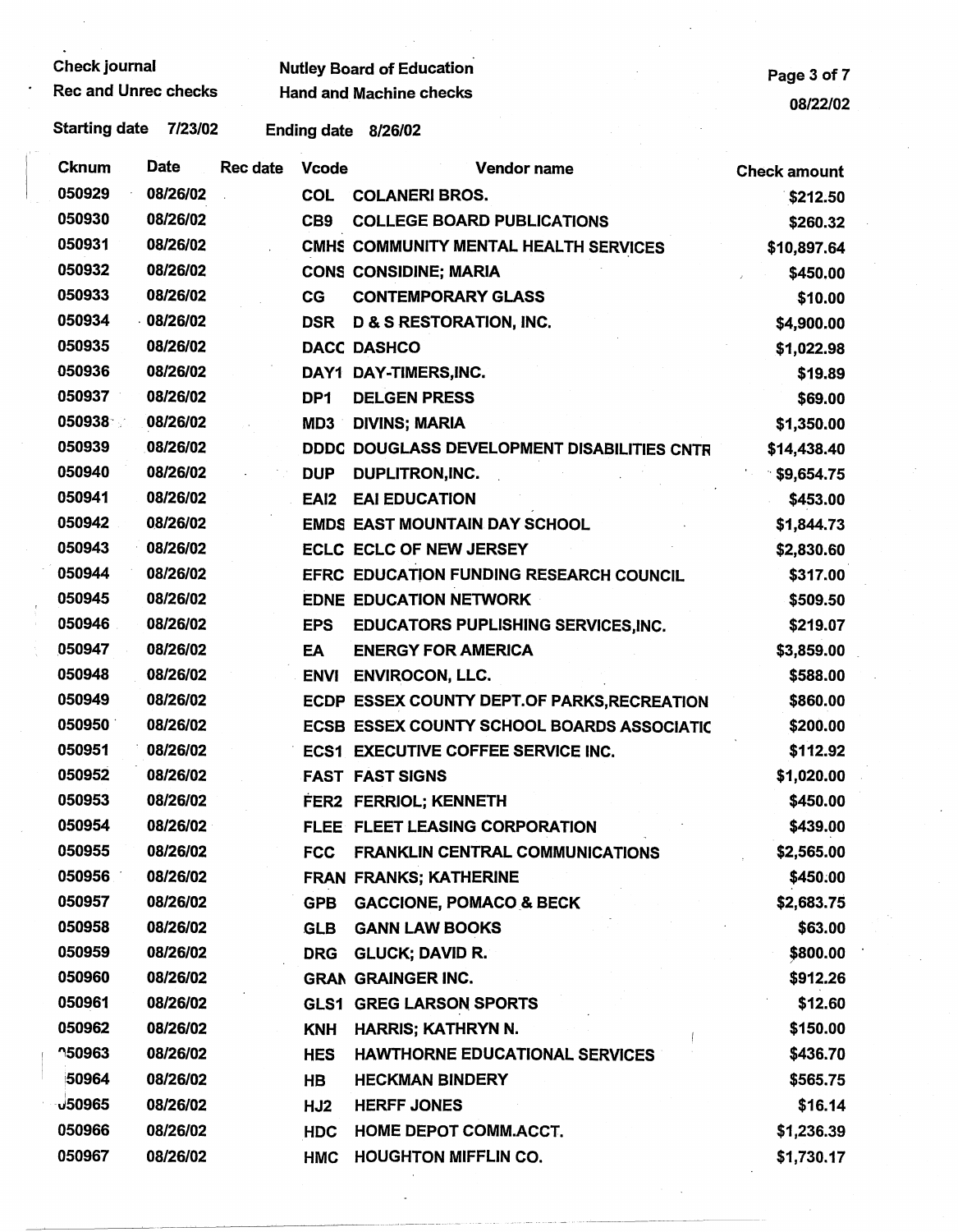| Check journal<br><b>Rec and Unrec checks</b> |          |          |                    | <b>Nutley Board of Education</b><br><b>Hand and Machine checks</b> | Page 4 of 7         |
|----------------------------------------------|----------|----------|--------------------|--------------------------------------------------------------------|---------------------|
|                                              |          |          |                    |                                                                    | 08/22/02            |
| <b>Starting date</b>                         | 7/23/02  |          | <b>Ending date</b> | 8/26/02                                                            |                     |
| <b>Cknum</b>                                 | Date     | Rec date | <b>Vcode</b>       | Vendor name                                                        | <b>Check amount</b> |
| 050968                                       | 08/26/02 |          |                    | <b>HUB1 HUBERT COMPANY</b>                                         | \$23.52             |
| 050969                                       | 08/26/02 |          |                    | HUTC HUTCHESON; DONNA                                              | \$450.00            |
| 050970                                       | 08/26/02 |          | IBM3               | <b>IBM CORPORATION</b>                                             | \$909.68            |
| 050971                                       | 08/26/02 |          | IEP1               | <b>IEP RESOURCES</b>                                               | \$79.80             |
| 050972                                       | 08/26/02 |          | <b>PIT</b>         | <b>IMAGISTICS INTERNATIONAL INC.</b>                               | \$254.79            |
| 050973                                       | 08/26/02 |          | IMM1               | <b>IMMEDICENTER</b>                                                | \$318.00            |
| 050974                                       | 08/26/02 |          | <b>IMS</b>         | <b>INTERSTATE MUSIC SUPPLIES</b>                                   | \$867.89            |
| 050975                                       | 08/26/02 |          | <b>JRV</b>         | J.R. VACCARO, INC.                                                 | \$3,250.00          |
| 050976                                       | 08/26/02 |          | <b>JS</b>          | JEFFCO, INC.                                                       | \$53.00             |
| 050977                                       | 08/26/02 |          | <b>JBS</b>         | <b>JERSEY BUS SALES</b>                                            | \$50.07             |
| 050978                                       | 08/26/02 |          | <b>JE</b>          | <b>JERSEY ELEVATOR CO. INC.</b>                                    | \$220.00            |
| 050979                                       | 08/26/02 |          | <b>JT</b>          | <b>JIMMY'S TRANSPORTATION LTD</b>                                  | \$525.00            |
| 050980                                       | 08/26/02 |          | JIS1.              | <b>JIST PUBLISHING</b>                                             | \$93.95             |
| 050981                                       | 08/26/02 |          | <b>JWS</b>         | <b>JOHN WILEY &amp; SONS</b>                                       | \$32.00             |
| 050983                                       | 08/26/02 |          | <b>JRI</b>         | <b>JOSEPH RICCIARDI INC.</b>                                       | \$1,184.45          |
| 050984                                       | 08/26/02 |          |                    | JOST JOSTEN'S INC.                                                 | \$30.87             |
| 050985                                       | 08/26/02 |          |                    | JSEO J-SONS EQUIPMENT OVERHAUL, INC.                               | \$435.74            |
| 050986                                       | 08/26/02 |          | K&J                | K & J ACCESSORIES, INC.                                            | \$675.00            |
| 050987                                       | 08/26/02 |          | <b>KAR</b>         | KARLAN ENVIRONMENTAL SERVICES, INC.                                | \$484.26            |
| 050988                                       | 08/26/02 |          | <b>KNT</b>         | <b>KIRK'S NUTLEY TIRE</b>                                          | \$83.02             |
| 050989                                       | 08/26/02 |          | <b>LTK</b>         | <b>KOSTER; LAWRENCE T.</b>                                         | \$30.00             |
| 050990                                       | 08/26/02 |          | <b>SFK</b>         | <b>KUNZ; SAMANTHA F.</b>                                           | \$150.00            |
| 050991                                       | 08/26/02 |          | LS6                | <b>LAKEVIEW SCHOOL</b>                                             | \$168.00            |
| 050992                                       | 08/26/02 |          | П                  | <b>LANDOLL INC.</b>                                                | \$521.25            |
| 050993                                       | 08/26/02 |          | <b>LEC</b>         | <b>LANG EQUIPMENT CO.</b>                                          | \$522.90            |
| 050994                                       | 08/26/02 |          | LINF               | <b>LINFANTE; ANDREW</b>                                            | \$450.00            |
| 050995                                       | 08/26/02 |          | <b>LUC</b>         | LUCE, SCHWAB, AND KASE, INC.                                       | \$7,347.00          |
| 050996                                       | 08/26/02 |          | MC6                | <b>MACGILL COMPANY</b>                                             | \$49.68             |
| 050997                                       | 08/26/02 |          |                    | <b>MPC2 MACIE PUBLISHING COMPANY</b>                               | \$1,450.00          |
| 050998                                       | 08/26/02 |          | MC.                | <b>MACK CAMERA</b>                                                 | \$60.00             |
| 050999                                       | 08/26/02 |          |                    | <b>MHP1 MCGRAW-HILL COMPANIES</b>                                  | \$670.00            |
| 051000                                       | 08/26/02 |          |                    | <b>MSA1 MIDDLE STATES ASSOCIATION</b>                              | \$759.50            |
| 051001                                       | 08/26/02 |          | MS7                | <b>MIDLAND SCHOOL</b>                                              | \$4,578.00          |
| 051002                                       | 08/26/02 |          |                    | <b>MSU1 MONTCLAIR STATE UNIVERSITY</b>                             | \$8,505.00          |
| 051003                                       | 08/26/02 |          | MA3                | <b>MUSIC ALIVE</b>                                                 | \$225.00            |
| 051004                                       | 08/26/02 |          |                    | <b>MVM1 MVM PUBLISHERS</b>                                         | \$1,056.00          |
| 051005                                       | 08/26/02 |          | <b>NAS</b>         | <b>NASSP</b>                                                       | \$10.00             |
| 051006                                       | 08/26/02 |          |                    | NAGC NATIONAL ASSOC.FOR GIFTED CHILDREN                            | \$50.00             |
| 051007                                       | 08/26/02 |          | <b>NBF</b>         | <b>NATIONAL BUSINESS FURNITURE</b>                                 | \$1,283.80          |

 $\sim$ 

 $\frac{1}{\sqrt{2}}$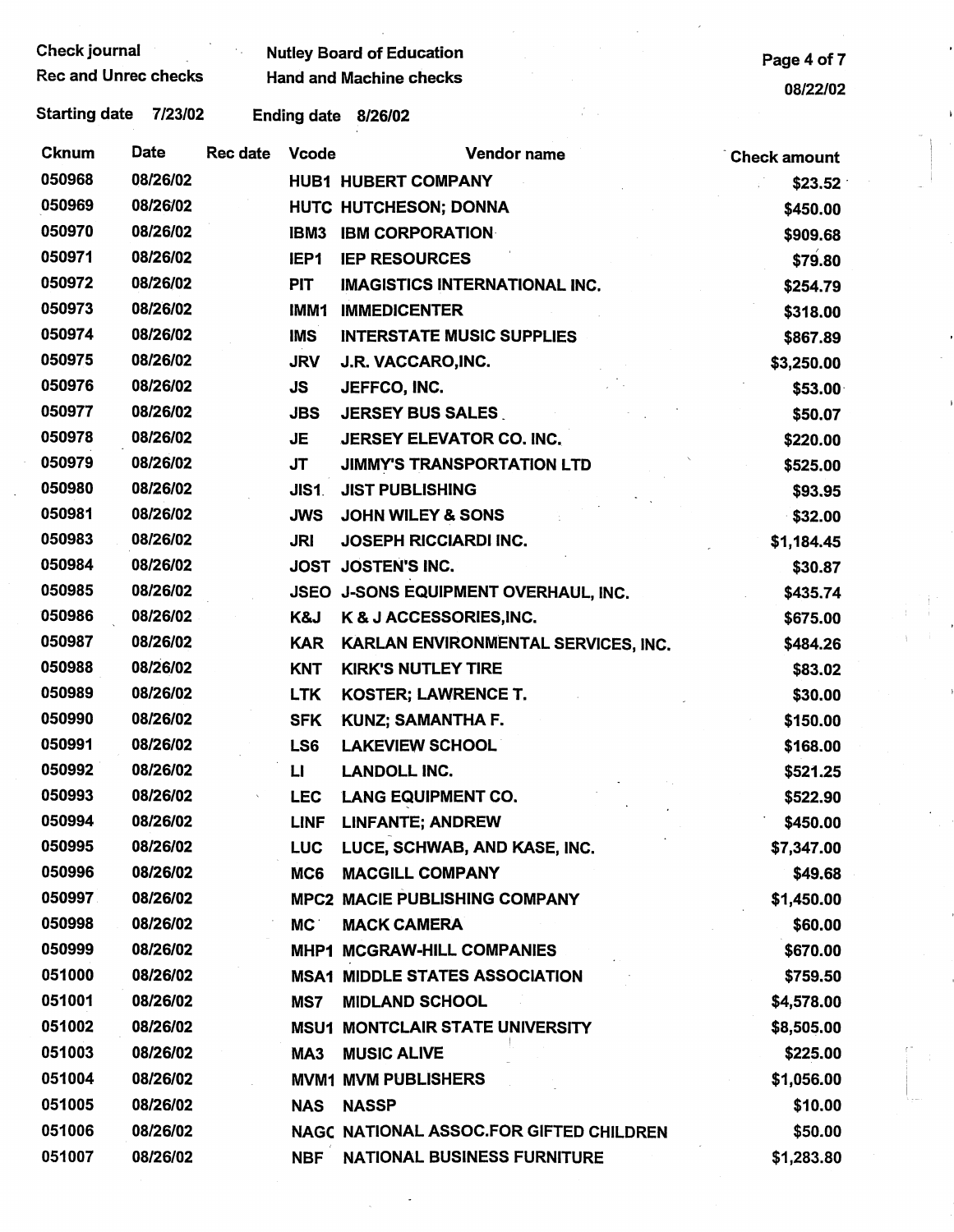| Check journal               |          |                 | <b>Nutley Board of Education</b> | Page 5 of 7                            |                     |
|-----------------------------|----------|-----------------|----------------------------------|----------------------------------------|---------------------|
| <b>Rec and Unrec checks</b> |          |                 | <b>Hand and Machine checks</b>   |                                        | 08/22/02            |
| <b>Starting date</b>        | 7/23/02  |                 |                                  | Ending date 8/26/02                    |                     |
| Cknum                       | Date     | <b>Rec date</b> | <b>Vcode</b>                     | <b>Vendor name</b>                     | <b>Check amount</b> |
| 051008                      | 08/26/02 |                 | <b>NCS</b>                       | NATIONAL COMPUTER SYSTEMS PEARSON, INC | \$1,104.00          |
| 051009                      | 08/26/02 |                 | <b>NSB</b>                       | NATIONAL SCHOOL BOARD ASSOCIATION      | \$100.00            |
| 051010                      | 08/26/02 |                 | <b>NBC</b>                       | <b>NBC AUTO PARTS</b>                  | \$89.04             |
| 051011                      | 08/26/02 |                 |                                  | <b>NEFF NEFF COMPANY</b>               | \$707.69            |
| 051012                      | 08/26/02 |                 | <b>NJG</b>                       | <b>NEW JERSEY GRINDING</b>             | \$207.00            |
| 051013                      | 08/26/02 |                 | <b>NL</b>                        | <b>NEWARK LIGHT CO.</b>                | \$4,285.11          |
| 051014                      | 08/26/02 |                 | <b>SN</b>                        | <b>NICASTRO; SUSAN</b>                 | \$475.00            |
| 051015                      | 08/26/02 |                 |                                  | <b>NJAS NJASBO</b>                     | \$974.00            |
| 051016                      | 08/26/02 |                 |                                  | <b>NJSB NJSBA</b>                      | \$900.00            |
| 051017                      | 08/26/02 |                 | <b>NJSI</b>                      | <b>NJSIAA</b>                          | \$850.00            |
| 051019                      | 08/26/02 |                 | <b>NJN1</b>                      | <b>NORTH JERSEY MEDIA GROUP INC.</b>   | \$280.00            |
| 051020                      | 08/26/02 |                 |                                  | <b>NBOE NUTLEY BOARD OF EDUCATION</b>  | \$3,127.09          |
| 051021                      | 08/26/02 |                 |                                  | <b>NHS1 NUTLEY HIGH SCHOOL</b>         | \$5,500.00          |
| 051022                      | 08/26/02 |                 | <b>NKG</b>                       | <b>NUTLEY KEY &amp; GLASS</b>          | \$1,391.25          |
| 051023                      | 08/26/02 |                 | <b>NSR</b>                       | <b>NUTLEY SHOP-RITE, INC.</b>          | \$665.71            |
| 051024                      | 08/26/02 |                 | FO <sub>1</sub>                  | <b>OLIVETI; FOSCO</b>                  | \$50.00             |
| 051025                      | 08/26/02 |                 | <b>OLIV</b>                      | <b>OLIVO; REBECCA</b>                  | \$450.00            |
| )51026                      | 08/26/02 |                 | ΚO                               | OPONG; KWABENA                         | \$114.94            |
| )51027                      | 08/26/02 |                 | PDI                              | <b>PANASONIC DOCUMENT IMAGING</b>      | \$277.64            |
| 051028                      | 08/26/02 |                 | <b>PSF</b>                       | <b>PATERSON CUSTOM WOOD FLOORS</b>     | \$8,316.96          |
| 051029                      | 08/26/02 |                 |                                  | <b>PATR PATRICIA MORRIS ASSOCIATES</b> | \$5,000.00          |
| 051030                      | 08/26/02 |                 | PW <sub>3</sub>                  | <b>PEDIATRIC WORKSHOP</b>              | \$96.00             |
| 051031                      | 08/26/02 |                 | PP <sub>14</sub>                 | PENGUIN PUTNAM INC.                    | \$125.75            |
| 051032                      | 08/26/02 |                 |                                  | PLC1 PERFECTION LEARNING CORP.         | \$171.56            |
| 051033                      | 08/26/02 |                 |                                  | PP10 PERPETUAL PRESS                   | \$74.85             |
| 051034                      | 08/26/02 |                 |                                  | PTC1 PESTICIDE TRAINING & CONSULTING   | \$190.00            |
| 051035                      | 08/26/02 |                 | PD4                              | PETE'S DELI                            | \$75.83             |
| 051036                      | 08/26/02 |                 | <b>PDK</b>                       | PHI DELTA KAPPA                        | \$60.00             |
| 051037                      | 08/26/02 |                 |                                  | PLC2 PHOENIX LEARNING CENTER           | \$3,780.00          |
| 051038                      | 08/26/02 |                 | <b>PB</b>                        | PITNEY BOWES INC.                      | \$420.00            |
| 051039                      | 08/26/02 |                 | <b>PLH</b>                       | <b>PRO LUMBER &amp; HARDWARE</b>       | \$327.72            |
| 051040                      | 08/26/02 |                 | <b>PE</b>                        | <b>PRO-ED</b>                          | \$31.90             |
| 051041                      | 08/26/02 |                 | <b>HBJI</b>                      | <b>PSYCHOLOGICAL CORP.</b>             | \$44.71             |
| 051042                      | 08/26/02 |                 | <b>PSE</b>                       | PUBLIC SERVICE ELECTRIC & GAS CO.      | \$16,951.44         |
| 051043                      | 08/26/02 |                 | <b>RAD</b>                       | <b>RADIOSHACK</b>                      | \$91.78             |
| 51044                       | 08/26/02 |                 | <b>RGS</b>                       | <b>REALLY GOOD STUFF</b>               | \$98.65             |
| $-51045$                    | 08/26/02 |                 |                                  | <b>REE2 REED; SHARON</b>               | \$450.00            |
| 051046                      | 08/26/02 |                 |                                  | RSSC REGAL STAMP & SIGN CO., INC.      | \$45.00             |
| 051047                      | 08/26/02 |                 |                                  | REID REID; EDWARD C.                   | \$1,100.00          |

 $\ddot{\phantom{a}}$ 

 $\bar{z}$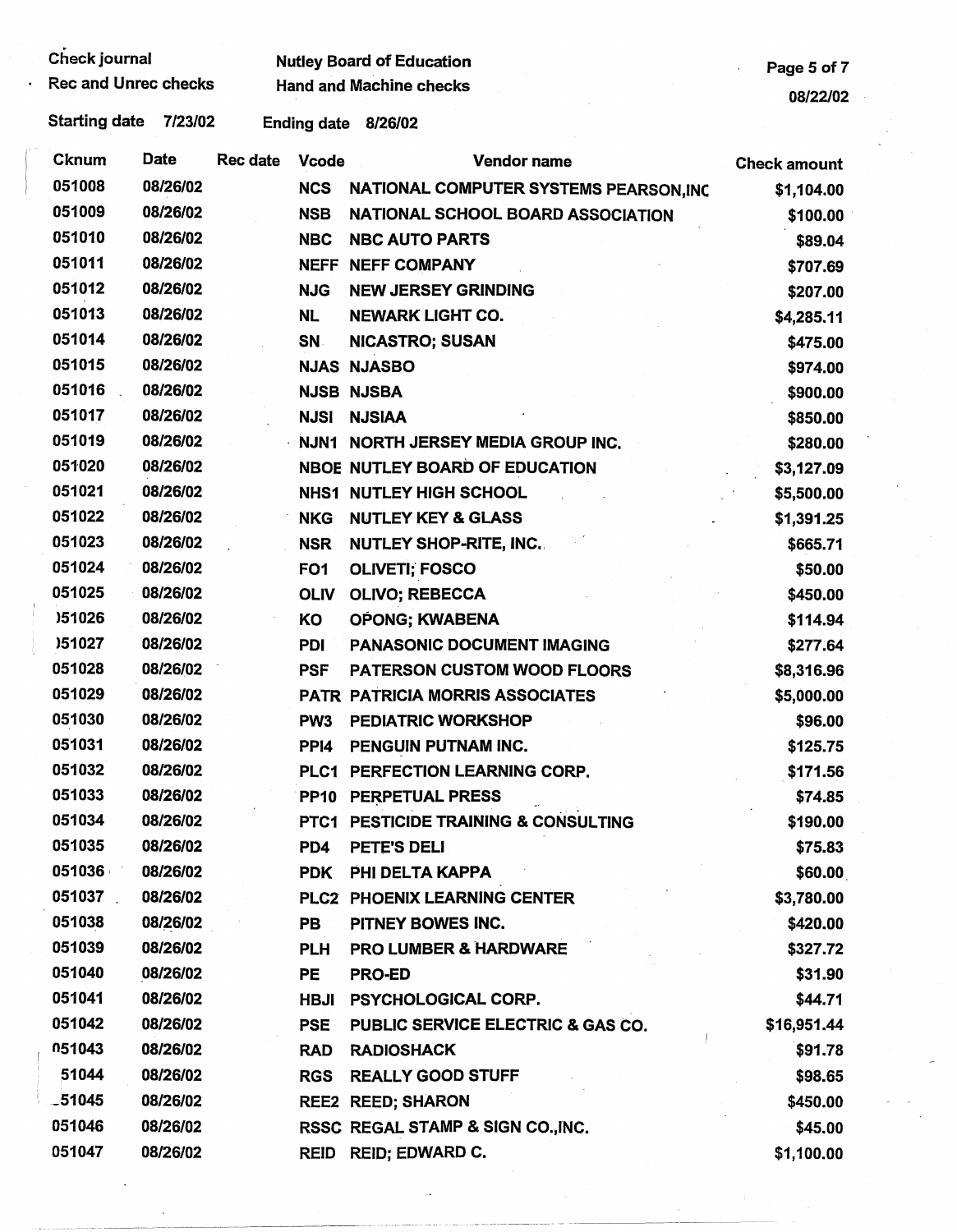| Check journal |                             |  |
|---------------|-----------------------------|--|
|               | <b>Rec and Unrec checks</b> |  |

Nutley Board of Education **Page 6 of 7 Hand and Machine checks** 

08/22/02

| <b>Cknum</b> | Date     | Rec date | <b>Vcode</b>    | Vendor name                         | <b>Check amount</b> |
|--------------|----------|----------|-----------------|-------------------------------------|---------------------|
| 051048       | 08/26/02 |          | <b>RF</b>       | <b>RICHARDS FLORIST</b>             | \$93.00             |
| 051049       | 08/26/02 |          | <b>RICH</b>     | <b>RICOH CORP.</b>                  | \$253.50            |
| 051050       | 08/26/02 |          |                 | RBOE RIDGEFIELD BOARD OF EDUCATION  | \$1,100.00          |
| 051051       | 08/26/02 |          | <b>RPC</b>      | <b>RIVERSIDE PUBLISHING CO</b>      | \$315.52            |
| 051052       | 08/26/02 |          | <b>RPC</b>      | <b>RIVERSIDE PUBLISHING CO.</b>     | \$995.26            |
| 051053       | 08/26/02 |          |                 | <b>ROSS ROSSI; ALISA</b>            | \$450.00            |
| 051054       | 08/26/02 |          |                 | <b>SAG2 SAGE DAY II</b>             | \$1,960.00          |
| 051055       | 08/26/02 |          | <b>SAP</b>      | <b>SALLY'S AUTO PARTS INC.</b>      | \$39.29             |
| 051056       | 08/26/02 |          |                 | <b>SCH3 SCHOEM; JANICE</b>          | \$450.00            |
| 051057       | 08/26/02 |          | S               | <b>SCHOLASTIC MAGAZINES</b>         | \$149.85            |
| 051058       | 08/26/02 |          | <b>SPC</b>      | <b>SCHOOL SPECIALTIES CO.</b>       | \$5,696.98          |
| 051059       | 08/26/02 |          | KS              | <b>SERAFINO; KATHLEEN</b>           | \$289.50            |
| 051060       | 08/26/02 |          |                 | <b>SETO SETON</b>                   | \$47.40             |
| 051061       | 08/26/02 |          | <b>SICU</b>     | <b>SICULIETANO; PHILLIP</b>         | \$450.00            |
| 051062       | 08/26/02 |          | FS <sub>3</sub> | <b>SMITH; FRANK</b>                 | \$103.91            |
| 051063       | 08/26/02 |          | <b>SII</b>      | <b>SPECTRUM INDUSTRIES INC</b>      | \$2,877.42          |
| 051064       | 08/26/02 |          | <b>SPT</b>      | <b>SPORTIME</b>                     | \$839.80            |
| 051065       | 08/26/02 |          |                 | STBU STAPLES BUSINESS ADVANTAGE     | \$4,926.57          |
| 051066       | 08/26/02 |          | <b>SVC</b>      | <b>STECK-VAUGHN COMPANY</b>         | \$2,160.82          |
| 051067       | 08/26/02 |          | <b>STEP</b>     | <b>STEPANSKY; DEANE</b>             | \$275.00            |
| 051068       | 08/26/02 |          | <b>SI5</b>      | <b>STEWART INDUSTRIES</b>           | \$689.23            |
| 051069       | 08/26/02 |          | STC1            | <b>STORR TRACTOR COMPANY</b>        | \$151.88            |
| 051070       | 08/26/02 |          | <b>SEJI</b>     | SUBURBAN ESSEX JOINT INSURANCE FUND | \$74,792.69         |
| 051071       | 08/26/02 |          |                 | <b>SYME SYME; MICHELE</b>           | \$450.00            |
| 051072       | 08/26/02 |          |                 | SZUR SZURA; JILL                    | \$450.00            |
| 051073       | 08/26/02 |          | <b>TCI</b>      | <b>TERRE COMPANY INC</b>            | \$36.00             |
| 051074       | 08/26/02 |          | TC1             | THE CAROLS                          | \$22.95             |
| 051075       | 08/26/02 |          | <b>TRS</b>      | THERAPEUTIC REHABILITATION SERVICES | \$252.00            |
| 051076       | 08/26/02 |          | <b>THC</b>      | THIRD HALF CLUB                     | \$150.00            |
| 051077       | 08/26/02 |          |                 | TRE6 TREASURER, STATE OF NEW JERSEY | \$170.00            |
| 051078       | 08/26/02 |          |                 | TRE9 TREASURER, STATE OF NEW JERSEY | \$11.75             |
| 051079       | 08/26/02 |          | <b>TACI</b>     | TRIARCO ARTS & CRAFTS, INC.         | \$24.00             |
| 051080       | 08/26/02 |          | <b>TRI</b>      | TRI-STATE COMPRESSOR CORP.          | \$7,727.94          |
| 051081       | 08/26/02 |          | <b>TRO</b>      | TROXELL COMMUNICATIONS, INC.        | \$4,222.22          |
| 051082       | 08/26/02 |          | <b>KLT</b>      | <b>TRUDEAU; KARI L.</b>             | \$81.00             |
| 051083       | 08/26/02 |          | TD <sub>2</sub> | <b>TWIN DATA</b>                    | \$9,663.00          |
| 051084       | 08/26/02 |          | USP3            | <b>U S POSTAL SERVICE</b>           | \$2,059.85          |
| 051085       | 08/26/02 |          | BA              | <b>VERIZON</b>                      | \$9,047.22          |
| 051086       | 08/26/02 |          | <b>VB</b>       | <b>VIOLA BROTHERS INC.</b>          | \$30.71             |